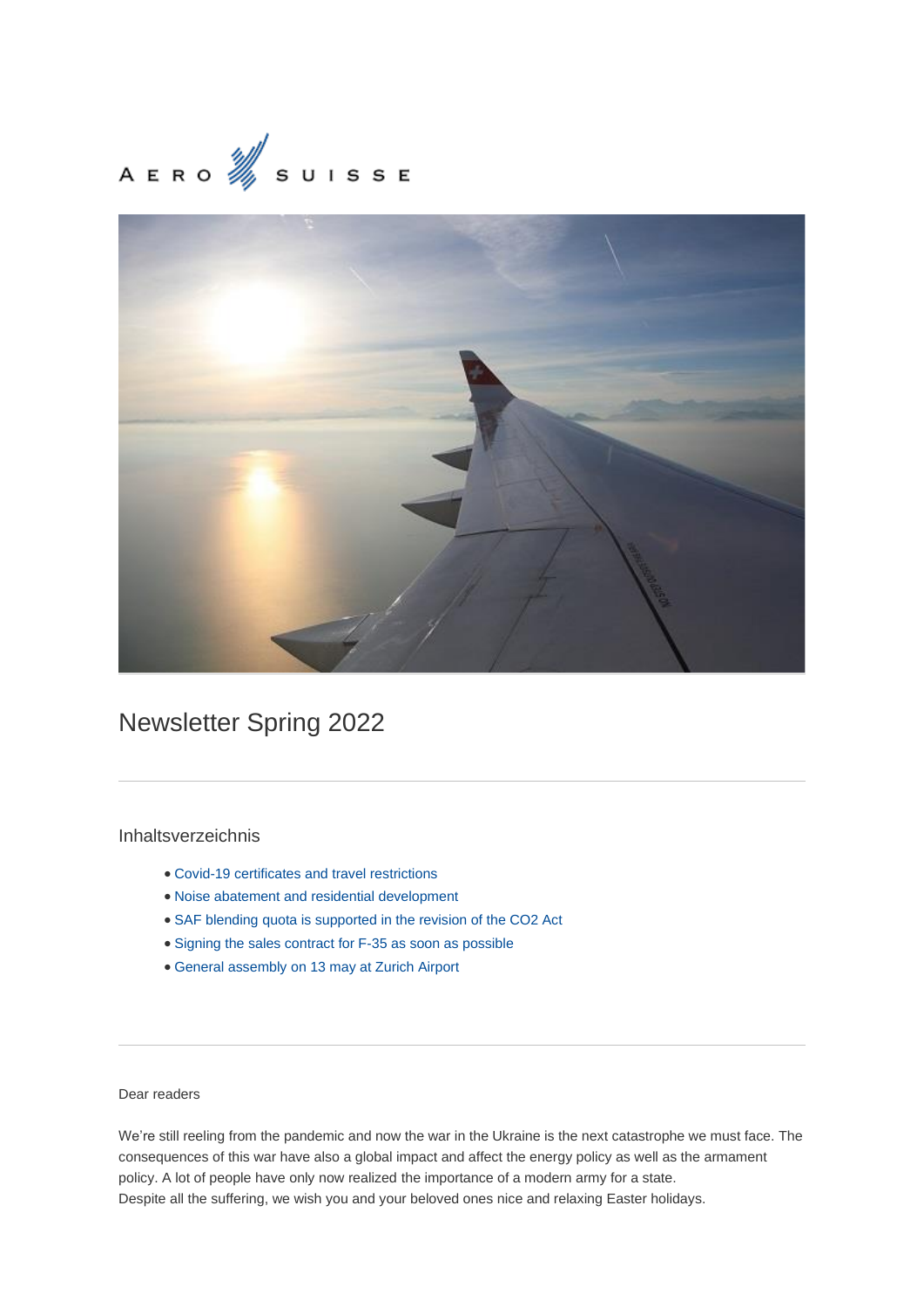*National councillor Thomas Hurter, president of AEROSUISSE*



#### Covid-19 certificates and travel restrictions

On 17 February 2022, Switzerland lifted all frontier medical measures. Since this date, a divergence exists concerning the entry requirements for the Schengen area for third-country nationals and the general entry requirements for Switzerland. To refuse entry into Switzerland to certain third-country nationals cannot be justified anymore by reasons of tackling the pandemic. AEROSUISSE advocates that the entry ban for the Schengen area for unvaccinated third-country nationals should be lifted to reach the goal of global freedom to travel. The travel activity between Switzerland and the United States, Canada, Great Britain, and Japan (states currently on the risk list of the annex of Covid-19 regulation 3) is important for swiss economy and tourism.

#### Noise abatement and residential development

The Federal Noise Abatement Commission (FNAC) recommends that the Federal Council should implement stricter limits for road, train, and aircraft noise – limits that meet the demands of the Environmental Protection Act. This creates a fundamental intern conflict of objectives with residential development requiring enormous investments in sound insulation measures and leading to construction bans. AEROSUISSE, LITRA (information service for public transport), Verband öffentlicher Verkehr (association for public transport) and Verband des Strassenverkehrs (association for road transport) therefore demand in their joint letter from the head of DETEC, Simonetta Sommaruga, that noise abatement should be achieved by technological advances and construction measures.

#### SAF blending quota is supported in the revision of the CO2 Act

In its statement on the revision of the CO2 Act, AEROSUISSE supports the introduction of a blending quota for sustainable aviation fuels (SAF), provided that the SAF blending quota is coordinated at international level (ideal case scenario) or, at least, at European level. To avoid competitive disadvantages for Switzerland and a transfer of traffic and emissions to countries abroad, the further development of the emissions trading system must happen in close coordination with the EU. Furthermore, AEROSUISSE recommends investment contributions for innovative enterprises that produce renewable synthetic aviation fuels. AEROSUISSE is convinced that zero net CO2 emissions in aviation are achievable by 2050.

#### Signing the sales contract for F-35 as soon as possible

AEROSUISSE confirms its commitment that the sales contract for 36 Lockheed Martin F-35A combat aircraft should be signed immediately after the parliamentary debate on the armaments program 2022. The offer of the United States of America is only valid until the end of March 2023. If Switzerland hasn't ordered the combat aircraft by that date, the whole Air2030 program will be massively delayed, and the F/A-18 won't be replaced